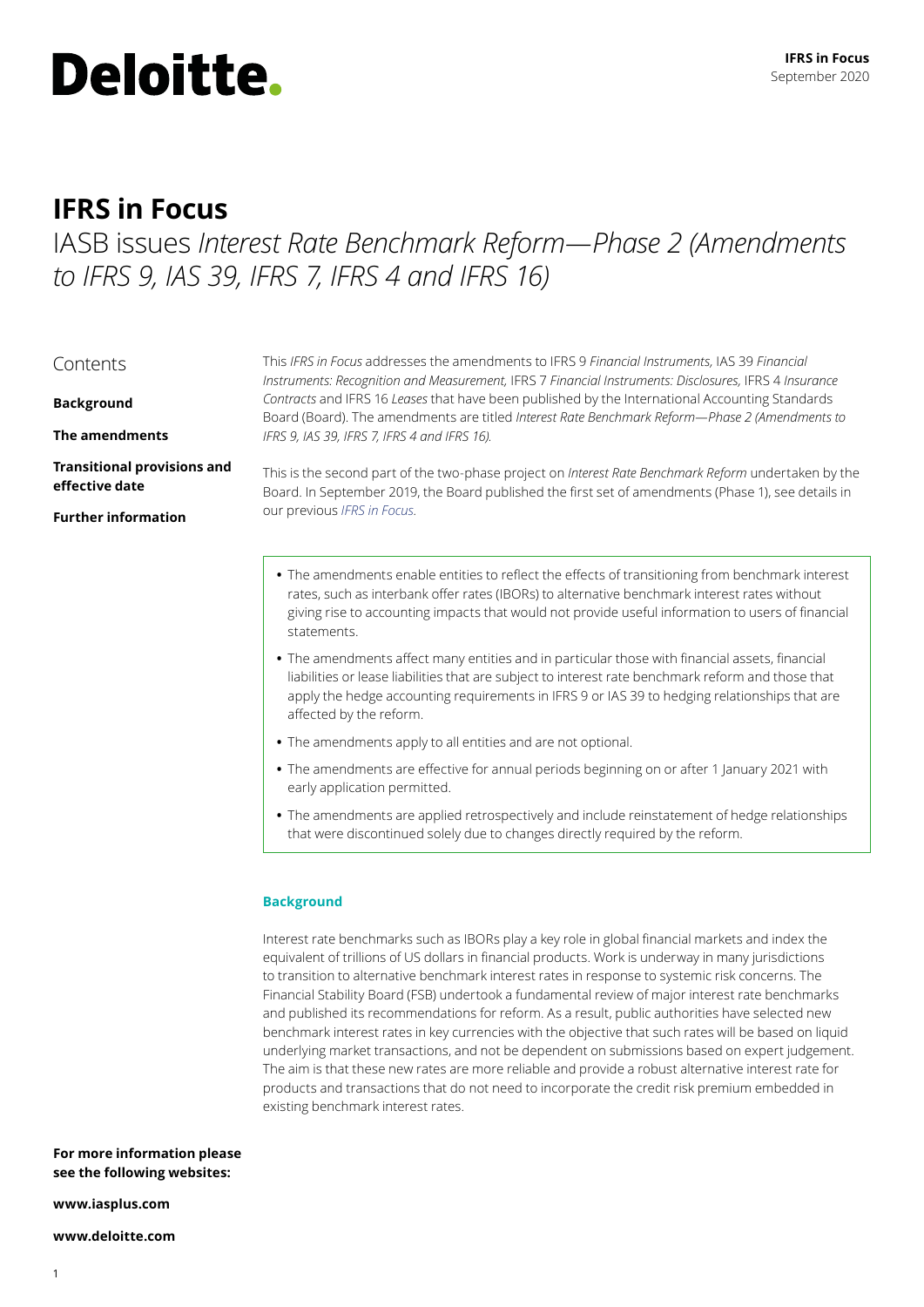#### **Observation**

The amendments address issues that might affect financial reporting when an existing interest rate benchmark is replaced with an alternative benchmark interest rate, i.e. replacement issues.

The accounting issues arising before an existing interest rate benchmark is replaced with an alternative risk free rate, i.e. prereplacement issues, have been considered previously by the Board and were addressed in *Interest Rate Benchmark Reform (Amendments to IFRS 9, IAS 39 and IFRS 7)*, published in September 2019. These amendments provide temporary exceptions to specific hedge accounting requirements, so that entities apply these hedge accounting requirements assuming that the interest rate benchmark is not altered as a result of interest rate benchmark reform. These exceptions were put in place to avoid entities having to discontinue hedging relationships solely due to the uncertainty arising from the reform. The Phase 2 amendments compliment, not supersede, the Phase 1 amendments. Please refer to the *[IFRS in Focus](https://www.iasplus.com/en/publications/global/ifrs-in-focus/2019/ibor-amendments)* for details on the Phase 1 amendments.

# **The amendments**

The objective of the second phase of the Board's project was to assist entities in providing useful information about the effects of the transition to alternative benchmark rates and support preparers in applying the requirements of IFRS Standards when changes are made to contractual cash flows or hedging relationships as a result of the transition to an alternative benchmark interest rate. The amendments affect the following key areas: changes in the basis for determining the contractual cash flows as a result of benchmark interest rate reform, hedge accounting and disclosures. These areas are summarised in turn.

# **Changes in the basis for determining the contractual cash flows as a result of interest rate benchmark reform**

The amendments provide specific guidance on how to treat financial assets and financial liabilities where the basis for determining the contractual cash flows changes as a result of interest rate benchmark reform. This can include cases where the contractual terms are amended, cases where the contractual terms are not amended but for example where the method for calculating the interest rate benchmark is altered, and cases where an existing contractual term is activated such as when a fallback clause is triggered.

As a practical expedient, the amendments require an entity to apply IFRS 9:B5.4.5, such that the change in the basis for determining the contractual cash flows is applied prospectively by revising the effective interest rate. This practical expedient only applies when the change in the basis for determining the contractual cash flows is necessary as a direct consequence of interest rate benchmark reform and the new basis for determining the contractual cash flows is economically equivalent to the previous basis (i.e. the basis immediately preceding the change).

The amendments provide a non-exhaustive list of examples of changes that give rise to a new basis for determining the contractual cash flows that is economically equivalent to the previous basis:

- a. The replacement of an existing interest rate benchmark used to determine the contractual cash flows of a financial asset or financial liability with an alternative benchmark rate or implementation of a reform of an interest rate benchmark by changing the method used to calculate the interest rate benchmark, with the addition of a fixed spread necessary to compensate for the basis difference between the existing interest rate benchmark and the alternative benchmark rate;
- b. Changes to the reset period, reset dates or the number of days between coupon payment dates in order to implement the reform of an interest rate benchmark; and
- c. The addition of a fallback provision to the contractual terms of a financial asset or financial liability to enable any of the changes described in a. and b. above to be implemented.

#### **Observation**

The Board acknowledges in the Basis for Conclusions that changes that give rise to a new basis for determining the contractual cash flows are likely to vary significantly across jurisdictions, product types and contracts. Consequently, the Board notes that the examples included are not exhaustive. The Board included the examples to assist preparers: if the changes are limited to those in the examples, the entity would not be required to analyse these changes further to conclude that the changes are economically equivalent.

Other changes to contractual terms may be agreed as part of renegotiating bilateral contracts with the counterparty. Care is required to determine whether those changes are a direct consequence of interest rate benchmark reform and whether the new basis for determining the contractual cash flows is economically equivalent.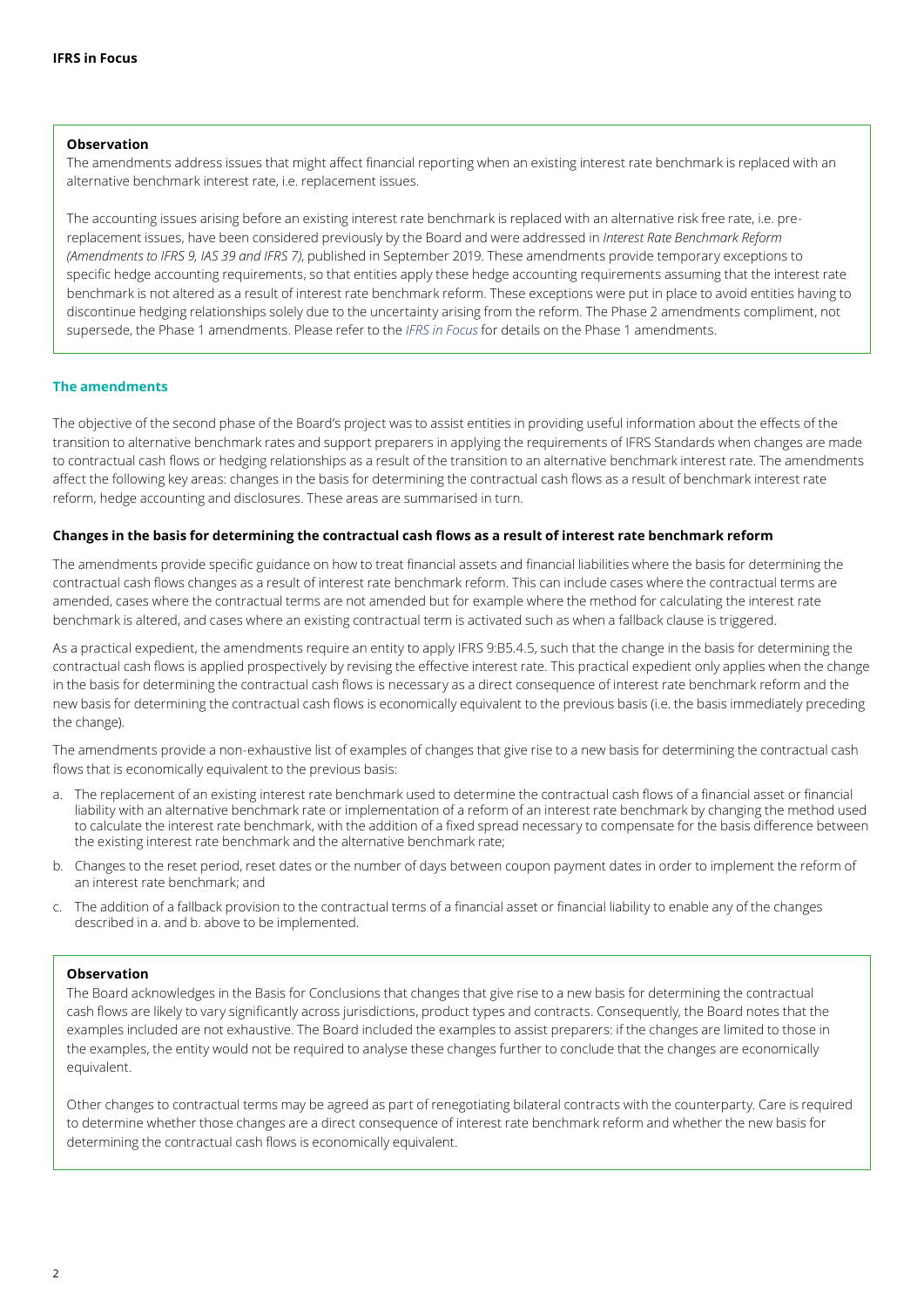When multiple changes are made to a financial asset or a financial liability, the entity first applies the practical expedient in IFRS 9:B5.4.5 to those changes required by interest rate benchmark reform. The applicable requirements of IFRS 9 are then applied to the other changes. For example, if the basis of interest of a financial liability is changed from a benchmark interest rate to a new alternative benchmark interest rate, that change is in the scope of the practical expedient and is accounted for prospectively applying IFRS 9:B5.4.5. Any other modifications to the contractual terms that are not necessary as a direct consequence of interest rate benchmark reform are not subject to the practical expedient and the appropriate accounting is determined applying IFRS 9. For example, in the case of a financial liability, if having applied the practical expedient to changes required by interest rate benchmark reform, an entity determines that other changes were effected that do not result in derecognition of the financial liability, it applies IFRS 9:B5.4.6, and recognises an immediate gain or loss in the statement of profit or loss.

# **Observation**

The Board notes in the Basis for Conclusions to the amendments that because alternative benchmark interest rates are intended to be nearly risk-free while many existing interest rate benchmarks they replace are not, often a fixed spread will be added to compensate for that difference. If this is the only change effected, the Board considers that it would be unlikely that the transition to the alternative benchmark interest rate alone would result in derecognition of the financial instrument. Hence, the focus of the Board's work was to assess whether the existing requirements would lead to useful information to users of financial statements. As the existing requirements generally lead to a gain or loss in profit or loss because the modified cash flows are discounted using the original effective interest rate, the Board decided to introduce the practical expedient to avoid this and instead require the effective interest rate to be updated on a prospective basis. The Board reached that decision because it considers that it would not be meaningful to recognise future interest income or expense based on the original effective interest rate, particularly in the case of floating interest rates that no longer exist.

#### **Modifications of lease liabilities**

Given the similarity of financial liabilities in IFRS 9 and lease liabilities in IFRS 16, the Board has provided a similar practical expedient in IFRS 16. The practical expedient applies when the interest rate benchmark on which lease payments are based is changed as a direct consequence of interest rate benchmark reform and the change is done on an economically equivalent basis. Like the practical expedient in IFRS 9, the change in the contractual cash flows is applied prospectively by applying IFRS 16:42. If additional modifications are made to lease contracts that are not required by interest rate benchmark reform, a lessee shall apply the applicable requirements in IFRS 16 to account for all lease modifications made at the same time, including those required by interest rate benchmark reform.

#### **Observation**

The Board decided not to amend the requirements for accounting for lease modifications from the lessor's perspective. For a finance lease, the lessor is required to apply IFRS 9 (including the amendments) to lease modifications. For operating leases, the Board considers that the current requirements in IFRS 16 will provide useful information about the modification in terms and conditions required by the reform in the light of the mechanics of the operating lease accounting model.

#### **Hedge accounting**

An entity may apply the hedge accounting requirements of either IFRS 9 or IAS 39 and therefore both Standards have been amended.

The amendments to IFRS 9 and IAS 39 introduce an exception to the existing requirements so that changes in the formal designation and documentation of a hedge accounting relationship that are needed to reflect the changes required by interest rate benchmark reform do not result in the discontinuation of hedge accounting or the designation of a new hedging relationship. These changes to the hedge relationship must be made by the end of the reporting period during which a change required by interest rate benchmark reform occurs.

The exception applies to the changes to the hedge designation that are limited to one or more of the following changes:

- a. Designating an alternative benchmark rate (contractually or non-contractually specified) as a hedged risk;
- b. Amending the description of the hedged item, including the description of the designated portion of the cash flows or fair value being hedged; or
- c. Amending the description of the hedging instrument; and
- d. For those applying IAS 39, amending the description of how the entity will assess hedge effectiveness.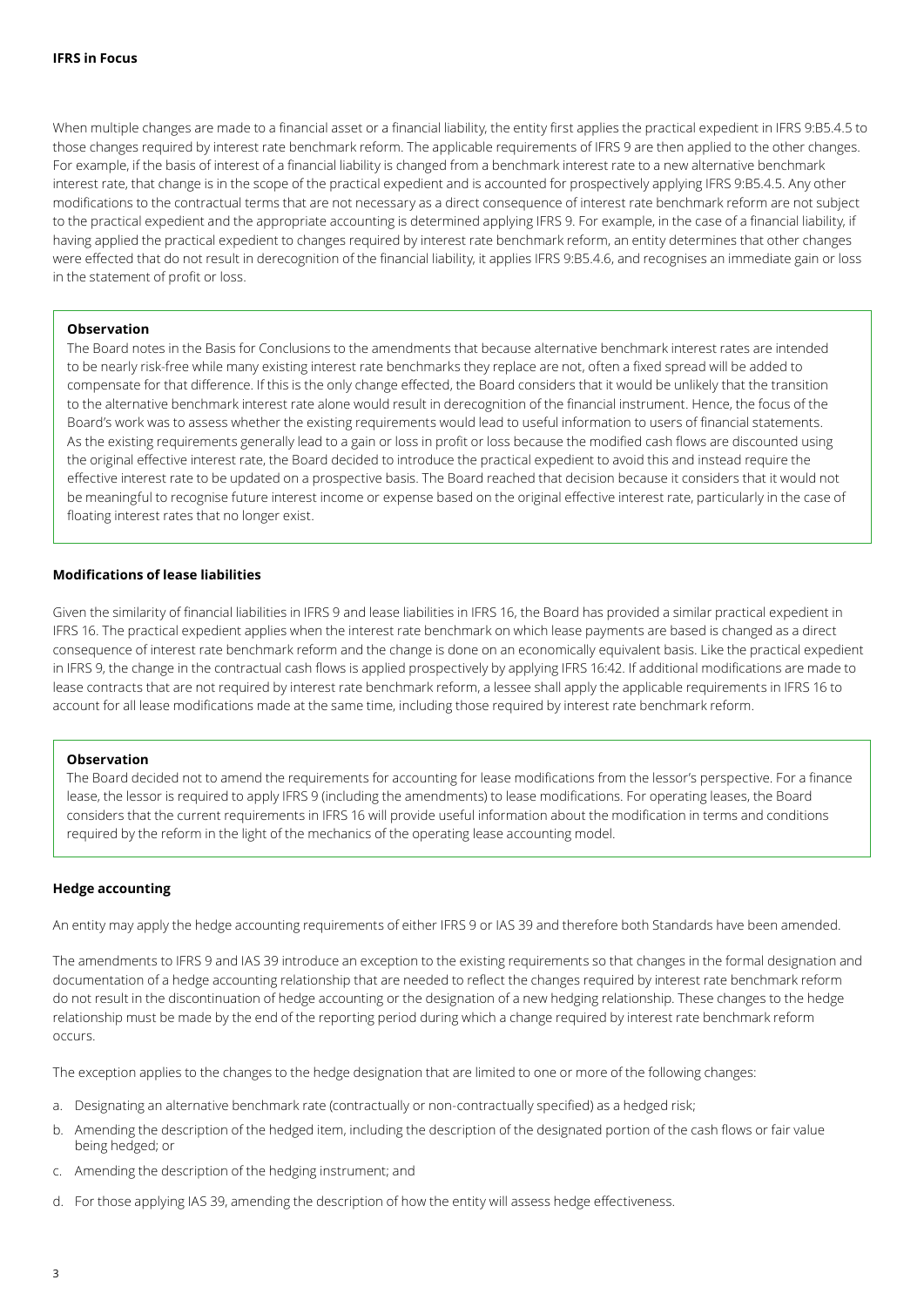#### **Observation**

Respondents to the Exposure Draft noted that for point c. above, market participants may facilitate the transition of hedging instruments to an alternative benchmark interest rate using different approaches, for example by entering into an equal and offsetting derivative to economically cancel the original derivative and entering into a new benchmark interest rate derivative on an economically equivalent basis as the original derivative. The Board concluded that such a technique is deemed to be the same as amending the description of the hedging instrument in c. above.

If changes are made in addition to those changes required by interest rate benchmark reform to the financial asset or financial liability designated in a hedging relationship or if changes are made to the hedging designation other than those listed above, the entity first applies the requirements of IFRS 9 to determine if those additional changes result in hedge discontinuation; if the additional changes do not result in the discontinuation of the hedge, the entity applies the exception introduced by the amendments.

#### *Fair value hedge*

It is common for entities to fair value hedge the change in fair value of all, or a designated portion of, cash flows of a fixed rate debt instrument for changes in a benchmark interest rate, such as the London Inter-bank Offered Rate (LIBOR). When an entity changes the designation to an alternative benchmark interest rate, and that rate is not a separately identifiable component at the date it is designated, the separately identifiable requirement is deemed to be met at that date if the entity reasonably expects the rate will be separately identifiable within a period of 24 months from the date it is designated. The 24-month period applies to each alternative benchmark interest rate separately (i.e. on a rate-by–rate basis) and starts from the date the entity designates the alternative benchmark interest rate as a non-contractually specified risk component for the first time.

If, subsequently, it is no longer reasonable to expect the alternative benchmark interest rate to be separately identifiable within 24 months from the date it was designated as a risk component, hedge accounting is discontinued prospectively from the date of that reassessment to all hedging relationships in which the alternative benchmark interest rate was designated as a risk component.

The 24-month provision also applies to new hedging relationships in which an alternative benchmark interest rate is designated as a non-contractually specified risk component when, because of interest rate benchmark reform, that risk component is not separately identifiable at the date it is designated.

# *Cash flow hedges*

The amount accumulated in the cash flow hedge reserve at the date that the entity amends the description of the hedged item is deemed to be based on the alternative benchmark interest rate on which the hedged future cash flows are determined.

For hedge relationships that have been discontinued, when the interest rate benchmark on which the hedged future cash flows were based is changed as required by interest rate benchmark reform, the amount accumulated in the cash flow hedge reserve is deemed to be based on the alternative benchmark rate on which the hedged future cash flows will be based.

#### **Observation**

The provisions for cash flow hedges ensure that amounts previously recognised in the cash flow hedge reserve are not immediately reclassified to profit or loss simply because of interest rate benchmark reform.

For example, an entity may have entered into a forward starting swap to receive fixed, pay-LIBOR as a cash flow hedge of a highly probable forecast debt issuance. The entity derecognised the swap in a prior period and so ceased hedge accounting. Amounts accumulated in the cash flow hedge reserve were not reclassified to the profit or loss when hedge accounting ceased because the entity still expected to issue debt and therefore continues to be exposed to LIBOR interest rates on the future issued debt. If the entity now considers that its exposure to LIBOR is no longer expected to occur only because LIBOR is replaced with an alternative benchmark interest rate as a result of interest rate benchmark reform, the entity does not reclassify amounts from the cash flow hedge reserve to profit or loss. However, if instead the entity assesses that the hedged risk is not expected to occur because it is not expecting to issue debt at all, the amounts in the cash flow reserve are reclassified to profit or loss.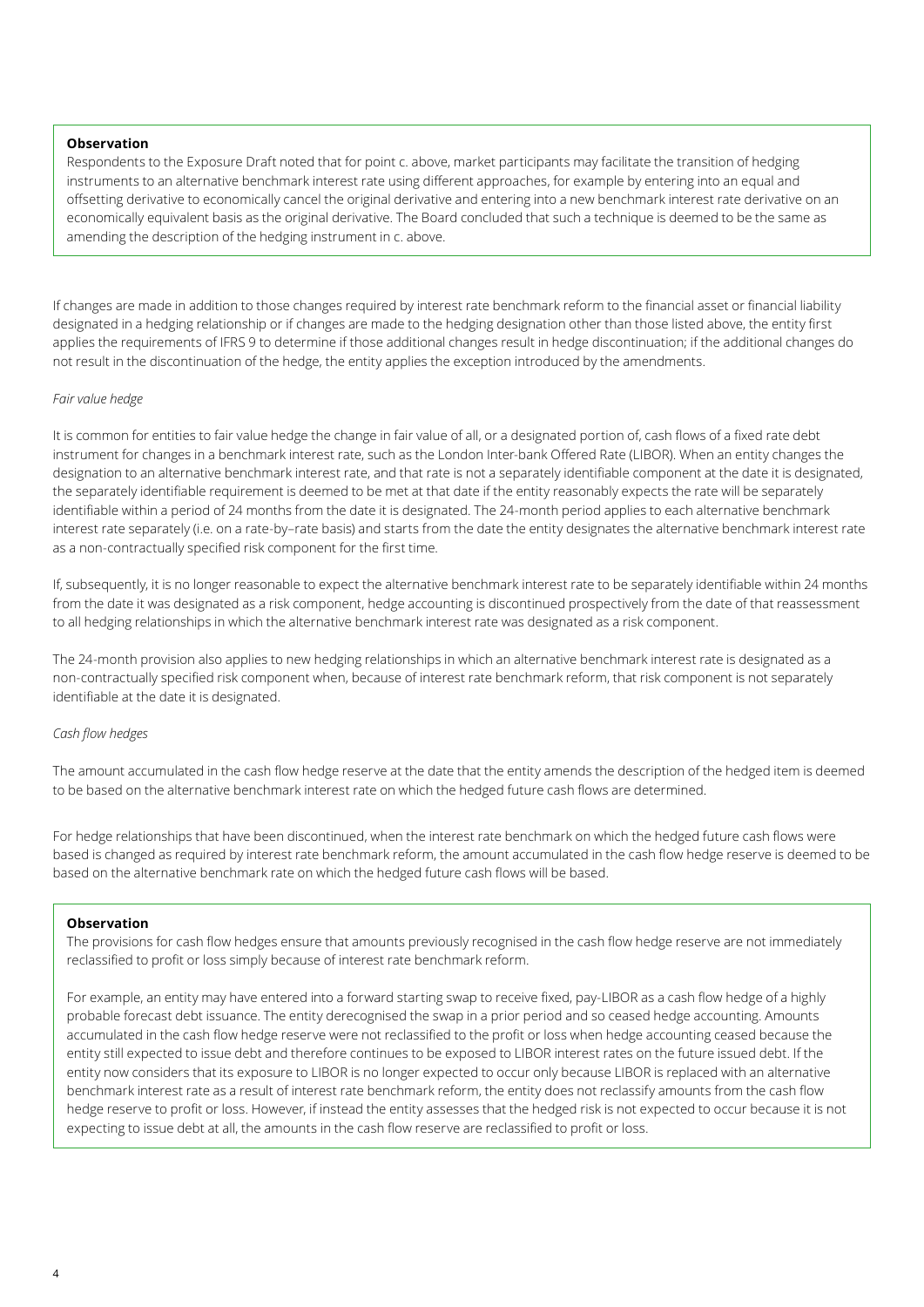#### *Groups of items*

If an entity hedges a group of items and amends the hedge designation to reflect the changes required by interest rate benchmark reform, the entity allocates the hedged items to subgroups based on the benchmark rate being hedged and designates that rate as the hedged risk. Each sub-group is assessed separately to determine whether it meets the requirement to be an eligible hedged item. If any subgroup fails to be an eligible hedged item, the entity discontinues hedge accounting prospectively for the hedging relationship in its entirety. The entity should also account for hedge ineffectiveness relating to the hedging relationship in its entirety.

# *Highly effective test in IAS 39*

For the purposes of assessing the retrospective effectiveness of a hedging relationship on a cumulative basis, an entity may elect to reset the cumulative fair value changes of the hedged item and hedging instrument to zero. This election is made separately for each hedging relationship (i.e. on an individual hedging relationship basis). This election was introduced to minimise the risk that entities would fail the retrospective effectiveness assessment of a hedging relationship when they transition to alternative benchmark interest rates.

#### **Financial instruments disclosures**

The amendments to IFRS 7 require that an entity provide disclosures that enable a user to understand the nature and extent of risks arising from interest rate benchmark reform, how the entity is managing those risks, its progress in completing the transition from interest rate benchmarks to alternative benchmark interest rates and how it is managing the transition. To achieve this objective, an entity is required to disclose:

- **•** How it is managing the transition to alternative benchmark rates, its progress at the reporting date and the risks to which it is exposed arising from financial instruments because of the transition;
- **•** Disaggregated by significant interest rate benchmark subject to interest rate benchmark reform, quantitative information about financial instruments that have yet to transition to an alternative benchmark rate as at the end of the reporting period, showing separately: nonderivative financial assets, non-derivative financial liabilities and derivatives; and
- **•** If the reform has resulted in changes to an entity's risk management strategy, a description of those changes.

# **Insurance contracts accounted for under IFRS 4**

The amendments to IFRS 4 require insurers who apply the temporary exemption from IFRS 9 to apply the amendments in IFRS 9 for changes in the basis for determining the contractual cash flows of a financial asset or financial liability that are a result of interest rate benchmark reform. In other words, even though an insurer is applying IAS 39 instead of IFRS 9, for the purpose of accounting for financial assets and financial liabilities that change in response to the reform, it applies the relevant paragraphs in IFRS 9. This ensures that all entities, including insurers, are accounting for the impact of the reform using the same requirements.

# **End of application**

The Board did not include a fixed date when the requirements introduced by the amendments cease to apply as the amendments are associated with the point at which changes to financial instruments or hedging relationships occur as a result of interest rate benchmark reform. Therefore, by design, the application of the amendments has a natural end.

#### **Transitional provisions and effective date**

The amendments to IFRS 9, IAS 39, IFRS 7, IFRS 16 and IFRS 4 apply for annual periods beginning on or after 1 January 2021, with earlier application permitted. The amendments apply to all entities and are not optional. Restatement of prior periods is not required, however, the entity may restate prior periods if, and only if, it is possible without the use of hindsight.

The amendments are applied retrospectively in accordance with IAS 8 *Accounting Policies, Changes in Accounting Estimates and Errors.* Hedge relationships that were discontinued are reinstated if, and only if, the discontinuation arose solely due to changes directly required by interest rate benchmark reform and if at the beginning of the reporting period in which an entity first applies these amendments, the hedging relationship meet the qualifying criteria for hedge accounting.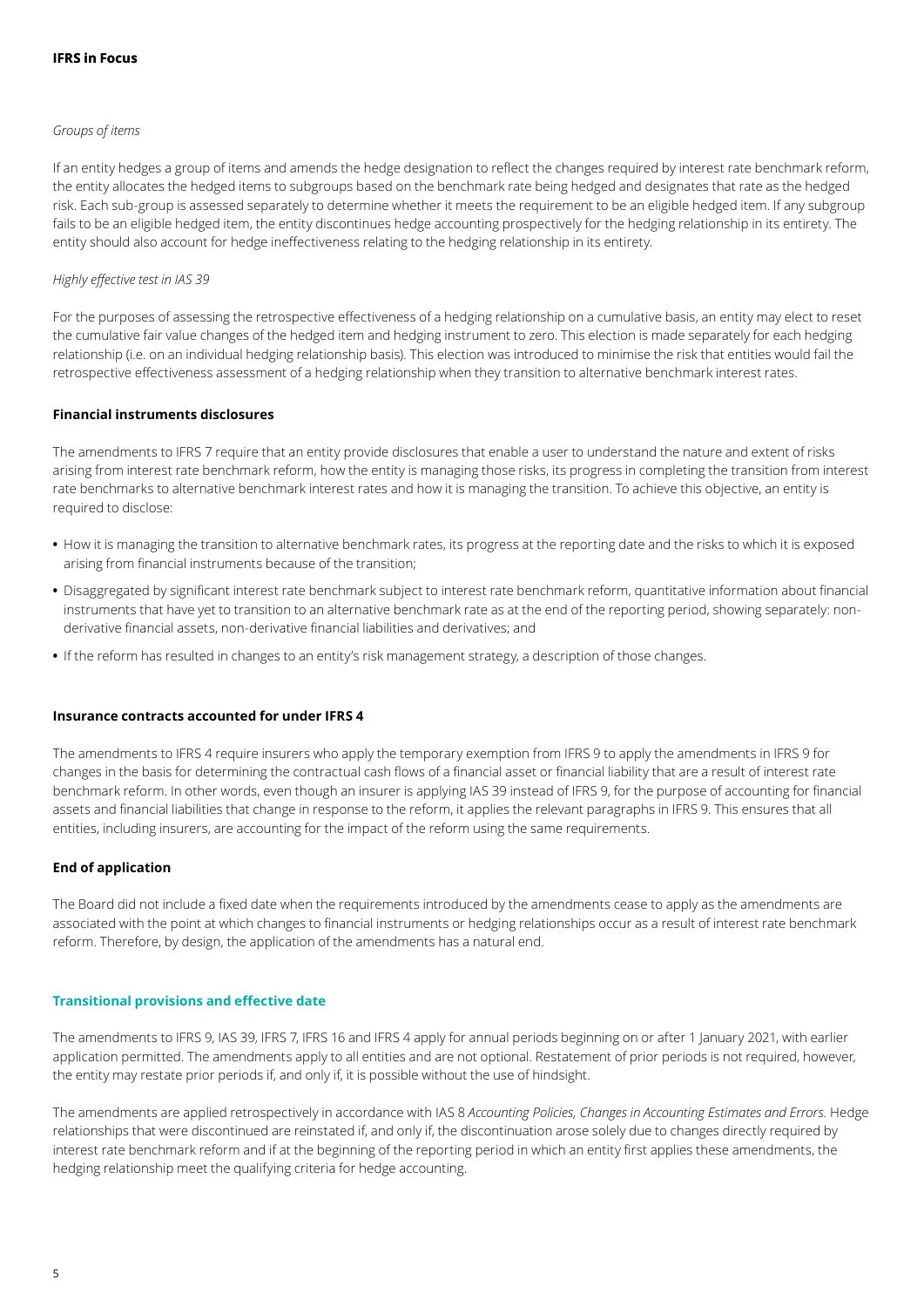# **Further information**

If you have any questions about the *Interest Rate Benchmark Reform* amendments to IFRS 9, IAS 39, IFRS 7, IFRS 4 and IFRS 16 please speak to your usual Deloitte contact or get in touch with a contact identified in this *IFRS in Focus.*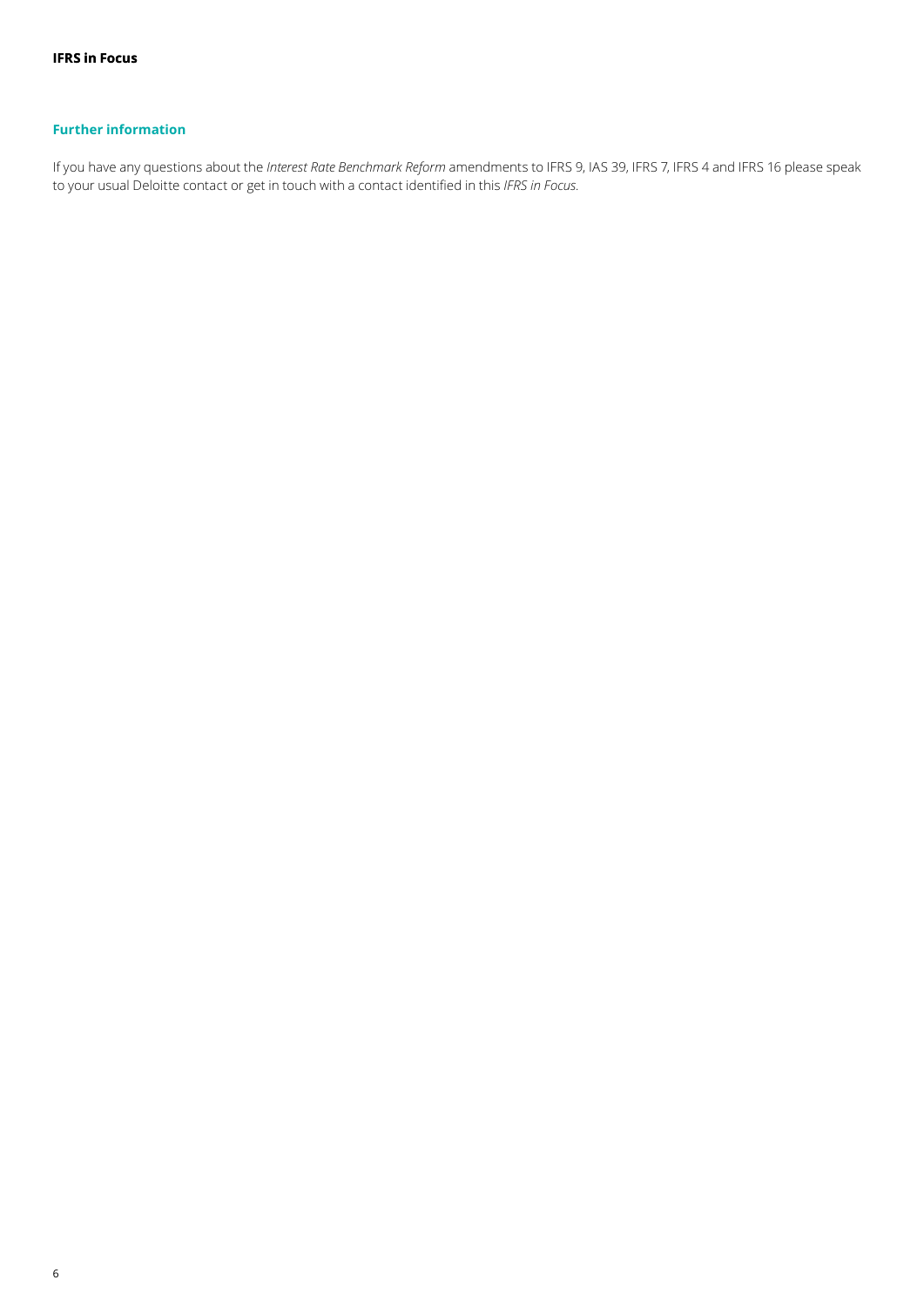The Deloitte Accounting Research Tool (DART) is a comprehensive online library of accounting and financial disclosures literature. [iGAAP on DART](https://dart.deloitte.com/iGAAP) allows access to the full IFRS Standards, linking to and from:

- **•** Deloitte's authoritative, up-to-date, iGAAP manuals which provide guidance for reporting under IFRS Standards; and
- **•** Model financial statements for entities reporting under IFRS Standards.

To apply for a subscription to [DART,](http://) click [here](https://subscriptionservices.deloitte.com/#/plan) to start the application process and select the iGAAP package.

For more information about DART, including pricing of the subscription packages, click [here](https://www2.deloitte.com/global/en/pages/audit/solutions/2019-igaap-on-dart-global.html).

#### **Key contacts**

**Global IFRS Leader** Veronica Poole ifrsglobalofficeuk@deloitte.co.uk

**Global IFRS Leader Financial Instruments** Andrew Spooner aspooner@deloitte.co.uk

# **IFRS Centres of Excellence**

| <b>Americas</b>      |                       |                             |
|----------------------|-----------------------|-----------------------------|
| Argentina            | Fernando Lattuca      | arifrscoe@deloitte.com      |
| Canada               | Karen Higgins         | ifrsca@deloitte.ca          |
| Mexico               | Miguel Millan         | mx_ifrs_coe@deloittemx.com  |
| <b>United States</b> | Robert Uhl            | iasplus-us@deloitte.com     |
| Asia-Pacific         |                       |                             |
| Australia            | Anna Crawford         | ifrs@deloitte.com.au        |
| China                | Gordon Lee            | ifrs@deloitte.com.cn        |
| Japan                | Shinya Iwasaki        | ifrs@tohmatsu.co.jp         |
| Singapore            | Lin Leng Soh          | ifrs-sg@deloitte.com        |
| <b>Europe-Africa</b> |                       |                             |
| Belgium              | Thomas Carlier        | ifrs-belgium@deloitte.com   |
| Denmark              | Jan Peter Larsen      | ifrs@deloitte.dk            |
| France               | Laurence Rivat        | ifrs@deloitte.fr            |
| Germany              | Jens Berger           | ifrs@deloitte.de            |
| Italy                | Massimiliano Semprini | ifrs-it@deloitte.it         |
| Luxembourg           | Eddy Termaten         | ifrs@deloitte.lu            |
| Netherlands          | Ralph Ter Hoeven      | ifrs@deloitte.nl            |
| Russia               | Maria Proshina        | ifrs@deloitte.ru            |
| South Africa         | Nita Ranchod          | ifrs@deloitte.co.za         |
| Spain                | Cleber Custodio       | ifrs@deloitte.es            |
| Switzerland          | Nadine Kusche         | ifrsdesk@deloitte.ch        |
| United Kingdom       | Elizabeth Chrispin    | deloitteifrs@deloitte.co.uk |